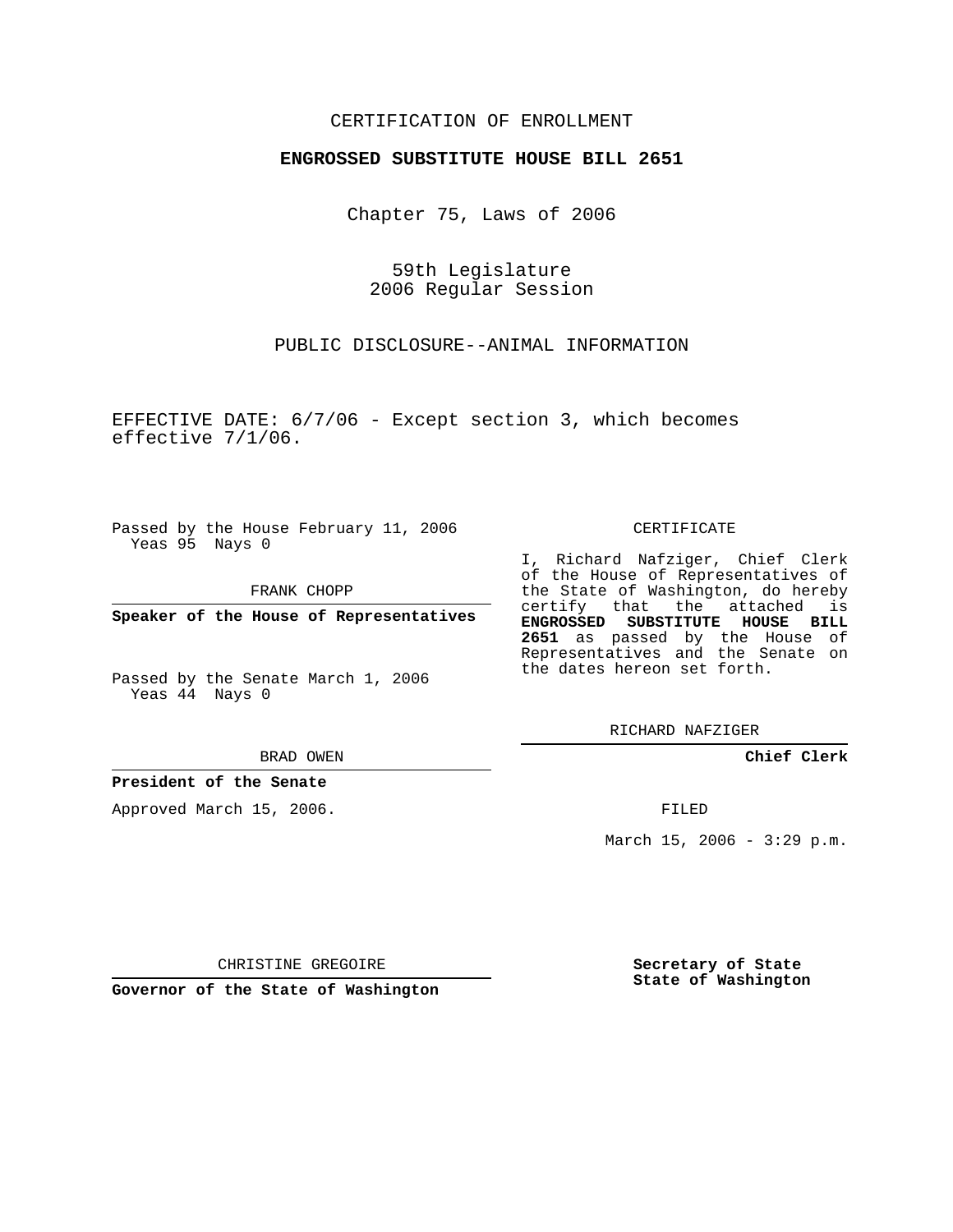# **ENGROSSED SUBSTITUTE HOUSE BILL 2651** \_\_\_\_\_\_\_\_\_\_\_\_\_\_\_\_\_\_\_\_\_\_\_\_\_\_\_\_\_\_\_\_\_\_\_\_\_\_\_\_\_\_\_\_\_

\_\_\_\_\_\_\_\_\_\_\_\_\_\_\_\_\_\_\_\_\_\_\_\_\_\_\_\_\_\_\_\_\_\_\_\_\_\_\_\_\_\_\_\_\_

Passed Legislature - 2006 Regular Session

## **State of Washington 59th Legislature 2006 Regular Session**

**By** House Committee on Economic Development, Agriculture & Trade (originally sponsored by Representatives Pettigrew, Kristiansen, Haigh, Buri, Walsh, Linville, Kretz, Grant, Cox, Newhouse, Holmquist, Blake, Armstrong and Springer)

READ FIRST TIME 2/3/06.

 AN ACT Relating to disclosure of animal information; amending RCW 42.56.380; reenacting and amending RCW 42.17.310; creating a new section; providing an effective date; and providing an expiration date.

BE IT ENACTED BY THE LEGISLATURE OF THE STATE OF WASHINGTON:

 NEW SECTION. **Sec. 1.** The legislature finds that livestock identification numbers, premise information, and animal movement data are proprietary information that all have a role in defining a livestock producer's position within the marketplace, including his or her competitive advantage over other producers. The legislature therefore finds that exempting certain voluntary livestock identification, premise, and movement information from state public disclosure requirements will foster an environment that is more conducive to voluntary participation, and lead to a more effective livestock identification system.

 **Sec. 2.** RCW 42.17.310 and 2005 c 424 s 16, 2005 c 349 s 1, 2005 c 312 s 6, 2005 c 284 s 1, 2005 c 172 s 13, and 2005 c 33 s 4 are each reenacted and amended to read as follows:

(1) The following are exempt from public inspection and copying: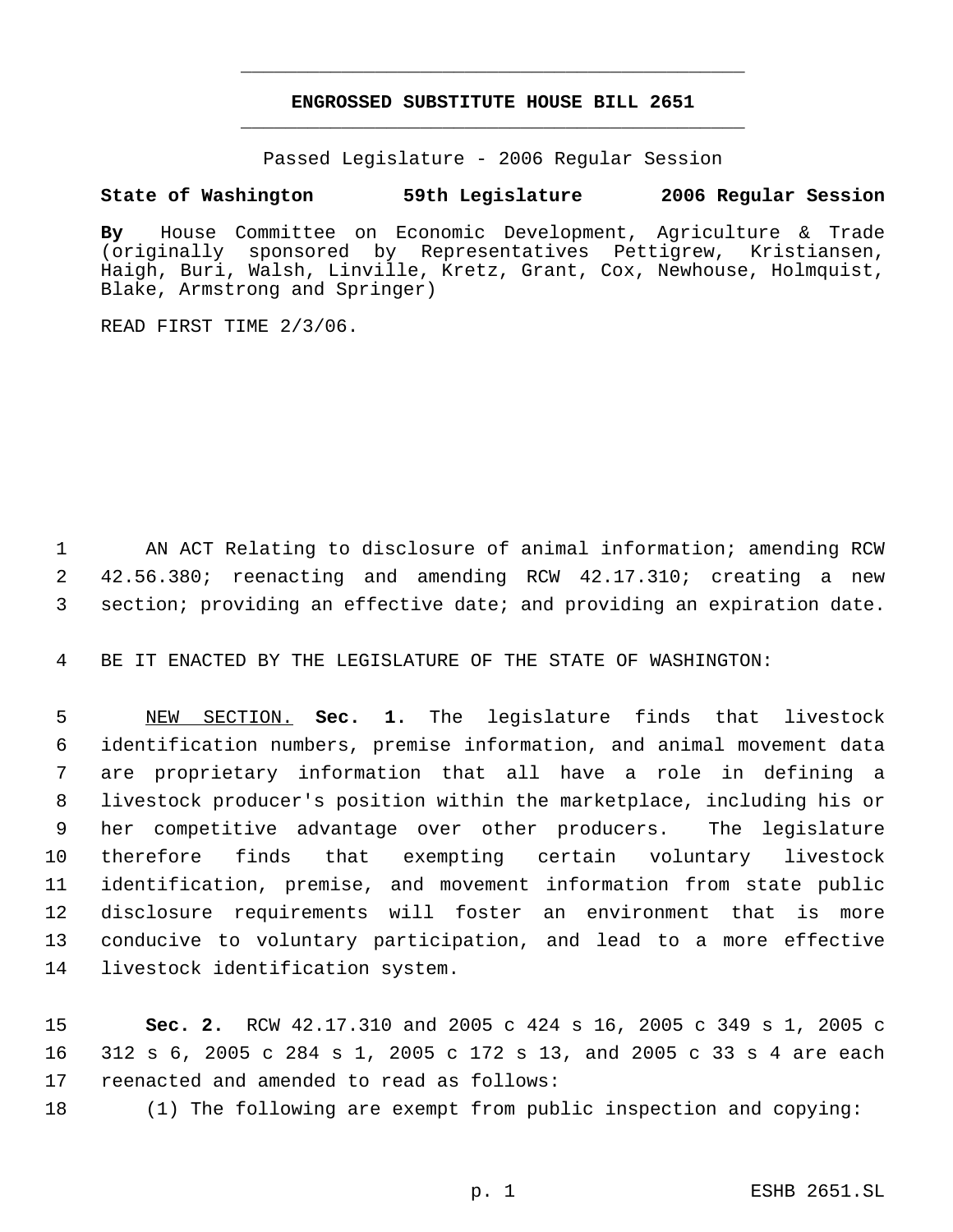(a) Personal information in any files maintained for students in public schools, patients or clients of public institutions or public health agencies, or welfare recipients.

 (b) Personal information in files maintained for employees, appointees, or elected officials of any public agency to the extent that disclosure would violate their right to privacy.

 (c) Information required of any taxpayer in connection with the assessment or collection of any tax if the disclosure of the information to other persons would (i) be prohibited to such persons by RCW 84.08.210, 82.32.330, 84.40.020, or 84.40.340 or (ii) violate the taxpayer's right to privacy or result in unfair competitive disadvantage to the taxpayer.

 (d) Specific intelligence information and specific investigative records compiled by investigative, law enforcement, and penology agencies, and state agencies vested with the responsibility to discipline members of any profession, the nondisclosure of which is essential to effective law enforcement or for the protection of any person's right to privacy.

 (e) Information revealing the identity of persons who are witnesses to or victims of crime or who file complaints with investigative, law enforcement, or penology agencies, other than the public disclosure commission, if disclosure would endanger any person's life, physical safety, or property. If at the time a complaint is filed the complainant, victim or witness indicates a desire for disclosure or nondisclosure, such desire shall govern. However, all complaints filed with the public disclosure commission about any elected official or candidate for public office must be made in writing and signed by the complainant under oath.

 (f) Test questions, scoring keys, and other examination data used to administer a license, employment, or academic examination.

 (g) Except as provided by chapter 8.26 RCW, the contents of real estate appraisals, made for or by any agency relative to the acquisition or sale of property, until the project or prospective sale is abandoned or until such time as all of the property has been acquired or the property to which the sale appraisal relates is sold, but in no event shall disclosure be denied for more than three years after the appraisal.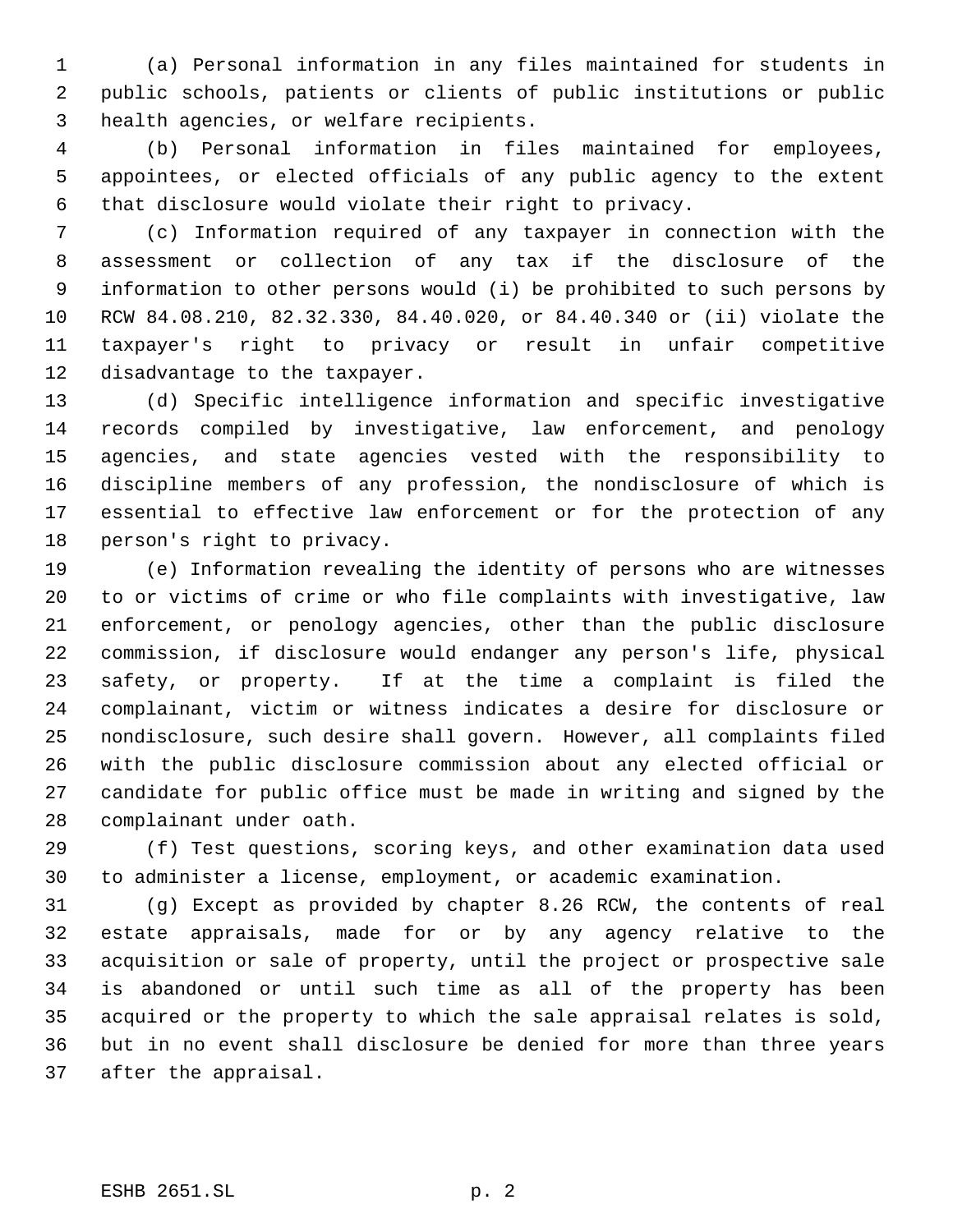(h) Valuable formulae, designs, drawings, computer source code or object code, and research data obtained by any agency within five years of the request for disclosure when disclosure would produce private gain and public loss.

 (i) Preliminary drafts, notes, recommendations, and intra-agency memorandums in which opinions are expressed or policies formulated or recommended except that a specific record shall not be exempt when publicly cited by an agency in connection with any agency action.

 (j) Records which are relevant to a controversy to which an agency is a party but which records would not be available to another party under the rules of pretrial discovery for causes pending in the superior courts.

 (k) Records, maps, or other information identifying the location of archaeological sites in order to avoid the looting or depredation of such sites.

 (l) Any library record, the primary purpose of which is to maintain control of library materials, or to gain access to information, which discloses or could be used to disclose the identity of a library user.

 (m) Financial information supplied by or on behalf of a person, firm, or corporation for the purpose of qualifying to submit a bid or proposal for (i) a ferry system construction or repair contract as required by RCW 47.60.680 through 47.60.750 or (ii) highway construction or improvement as required by RCW 47.28.070.

 (n) Railroad company contracts filed prior to July 28, 1991, with the utilities and transportation commission under RCW 81.34.070, except that the summaries of the contracts are open to public inspection and copying as otherwise provided by this chapter.

 (o) Financial and commercial information and records supplied by private persons pertaining to export services provided pursuant to chapter 43.163 RCW and chapter 53.31 RCW, and by persons pertaining to export projects pursuant to RCW 43.23.035.

 (p) Financial disclosures filed by private vocational schools under chapters 28B.85 and 28C.10 RCW.

 (q) Records filed with the utilities and transportation commission or attorney general under RCW 80.04.095 that a court has determined are confidential under RCW 80.04.095.

 (r) Financial and commercial information and records supplied by businesses or individuals during application for loans or program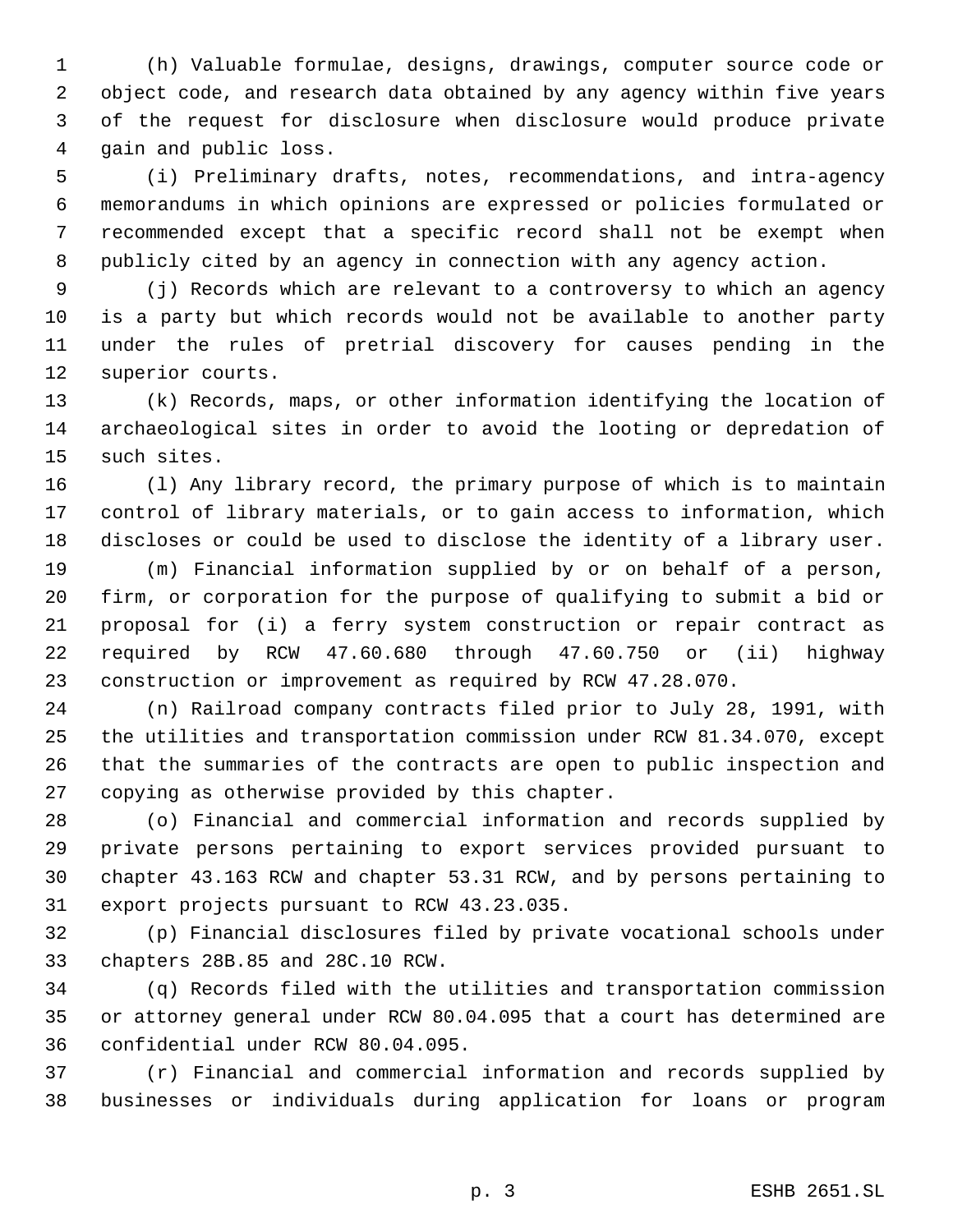services provided by chapters 43.163, 43.160, 43.330, and 43.168 RCW, or during application for economic development loans or program services provided by any local agency.

 (s) Membership lists or lists of members or owners of interests of units in timeshare projects, subdivisions, camping resorts, condominiums, land developments, or common-interest communities affiliated with such projects, regulated by the department of licensing, in the files or possession of the department.

 (t) All applications for public employment, including the names of applicants, resumes, and other related materials submitted with respect to an applicant.

 (u) The residential addresses, residential telephone numbers, personal wireless telephone numbers, personal electronic mail addresses, Social Security numbers, and emergency contact information of employees or volunteers of a public agency, and the names, dates of birth, residential addresses, residential telephone numbers, personal wireless telephone numbers, personal electronic mail addresses, Social Security numbers, and emergency contact information of dependents of employees or volunteers of a public agency, which are held by any public agency in personnel records, public employment related records, or volunteer rosters, or are included in any mailing list of employees or volunteers of any public agency. For purposes of this subsection, "employees" includes independent provider home care workers as defined in RCW 74.39A.240.

 (v) The residential addresses and residential telephone numbers of the customers of a public utility contained in the records or lists held by the public utility of which they are customers, except that this information may be released to the division of child support or the agency or firm providing child support enforcement for another state under Title IV-D of the federal social security act, for the establishment, enforcement, or modification of a support order.

 (w)(i) The federal social security number of individuals governed under chapter 18.130 RCW maintained in the files of the department of health, except this exemption does not apply to requests made directly to the department from federal, state, and local agencies of government, and national and state licensing, credentialing, investigatory, disciplinary, and examination organizations; (ii) the current residential address and current residential telephone number of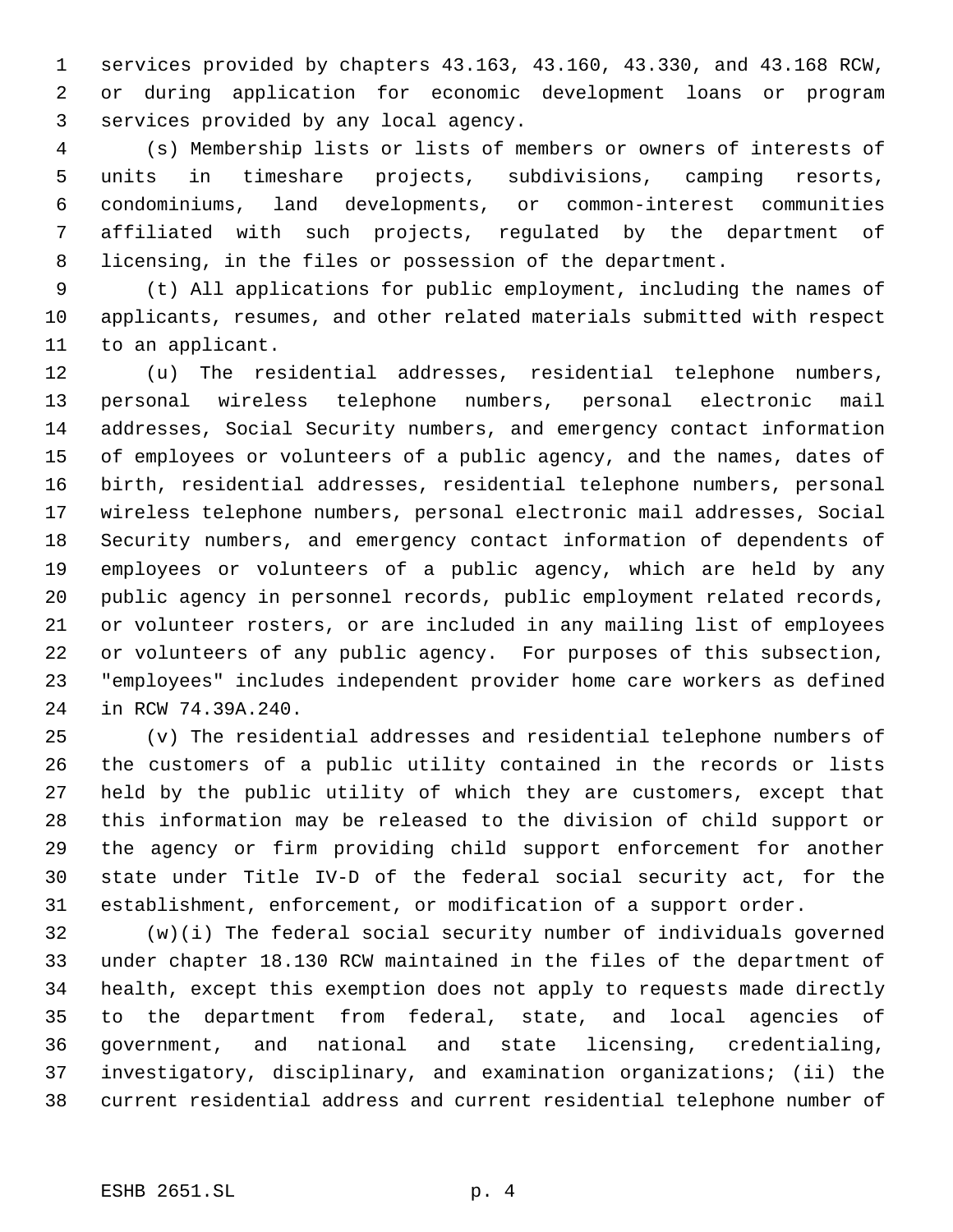a health care provider governed under chapter 18.130 RCW maintained in the files of the department, if the provider requests that this information be withheld from public inspection and copying, and provides to the department an accurate alternate or business address and business telephone number. On or after January 1, 1995, the current residential address and residential telephone number of a health care provider governed under RCW 18.130.040 maintained in the files of the department shall automatically be withheld from public inspection and copying unless the provider specifically requests the information be released, and except as provided for under RCW 42.17.260(9).

 (x) Information obtained by the board of pharmacy as provided in RCW 69.45.090.

 (y) Information obtained by the board of pharmacy or the department of health and its representatives as provided in RCW 69.41.044, 69.41.280, and 18.64.420.

 (z) Financial information, business plans, examination reports, and any information produced or obtained in evaluating or examining a business and industrial development corporation organized or seeking certification under chapter 31.24 RCW.

 (aa) Financial and commercial information supplied to the state investment board by any person when the information relates to the investment of public trust or retirement funds and when disclosure would result in loss to such funds or in private loss to the providers of this information.

 (bb) Financial and valuable trade information under RCW 51.36.120. (cc) Client records maintained by an agency that is a domestic violence program as defined in RCW 70.123.020 or 70.123.075 or a rape crisis center as defined in RCW 70.125.030.

 (dd) Information that identifies a person who, while an agency employee: (i) Seeks advice, under an informal process established by the employing agency, in order to ascertain his or her rights in connection with a possible unfair practice under chapter 49.60 RCW against the person; and (ii) requests his or her identity or any identifying information not be disclosed.

 (ee) Investigative records compiled by an employing agency conducting a current investigation of a possible unfair practice under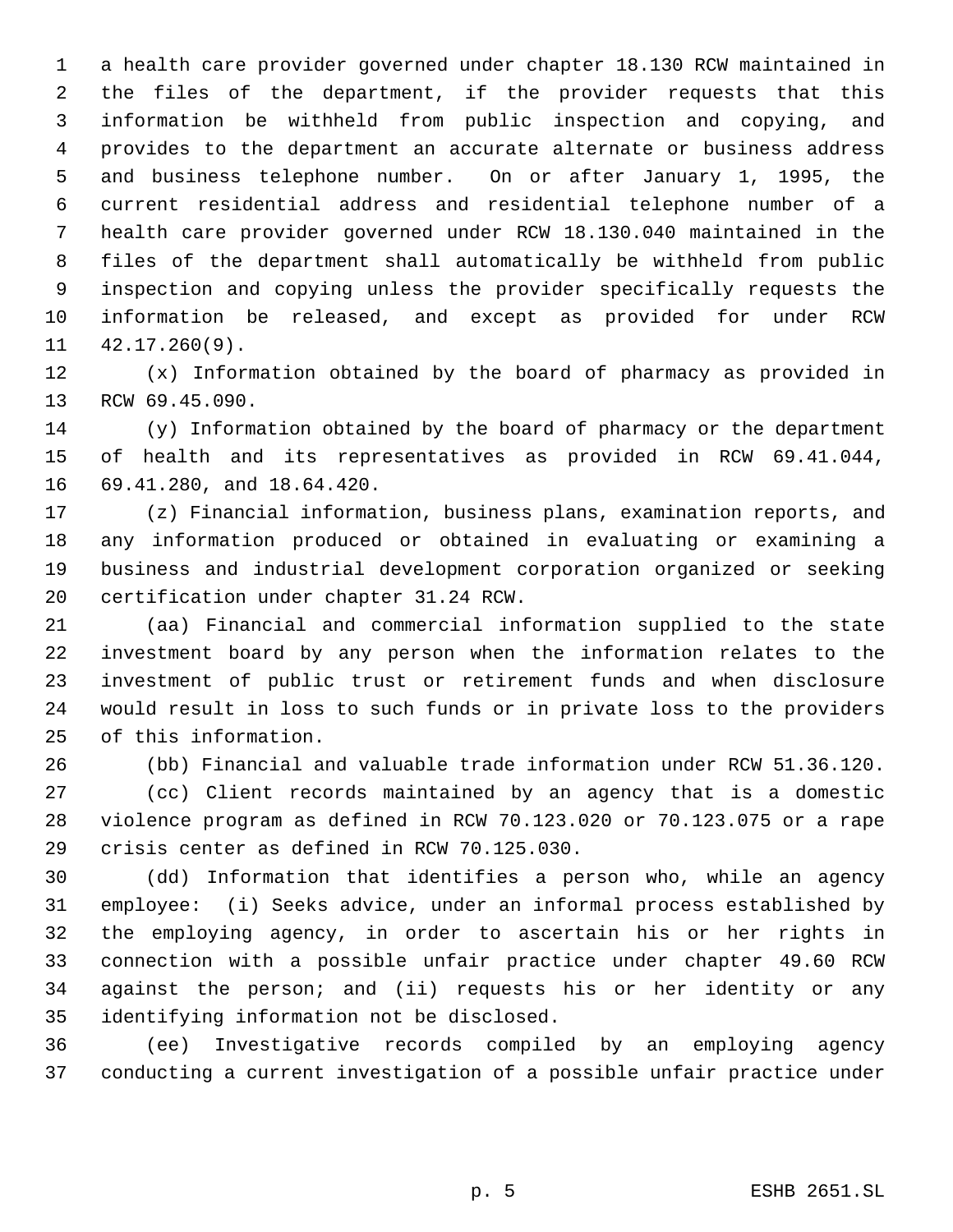chapter 49.60 RCW or of a possible violation of other federal, state, or local laws prohibiting discrimination in employment.

 (ff) Business related information protected from public inspection and copying under RCW 15.86.110.

 (gg) Financial, commercial, operations, and technical and research information and data submitted to or obtained by the clean Washington center in applications for, or delivery of, program services under chapter 70.95H RCW.

 (hh) Information and documents created specifically for, and collected and maintained by, a quality improvement committee pursuant to RCW 43.70.510 or 70.41.200, by a peer review committee under RCW 4.24.250, or by a quality assurance committee pursuant to RCW 74.42.640 or 18.20.390, regardless of which agency is in possession of the information and documents.

 (ii) Personal information in files maintained in a data base created under RCW 43.07.360.

 (jj) Financial and commercial information requested by the public stadium authority from any person or organization that leases or uses the stadium and exhibition center as defined in RCW 36.102.010.

 (kk) Names of individuals residing in emergency or transitional housing that are furnished to the department of revenue or a county assessor in order to substantiate a claim for property tax exemption under RCW 84.36.043.

 (ll) The names, residential addresses, residential telephone numbers, and other individually identifiable records held by an agency in relation to a vanpool, carpool, or other ride-sharing program or service. However, these records may be disclosed to other persons who apply for ride-matching services and who need that information in order to identify potential riders or drivers with whom to share rides.

 (mm) The personally identifying information of current or former participants or applicants in a paratransit or other transit service operated for the benefit of persons with disabilities or elderly persons.

 (nn) The personally identifying information of persons who acquire and use transit passes and other fare payment media including, but not limited to, stored value smart cards and magnetic strip cards, except that an agency may disclose this information to a person, employer, educational institution, or other entity that is responsible, in whole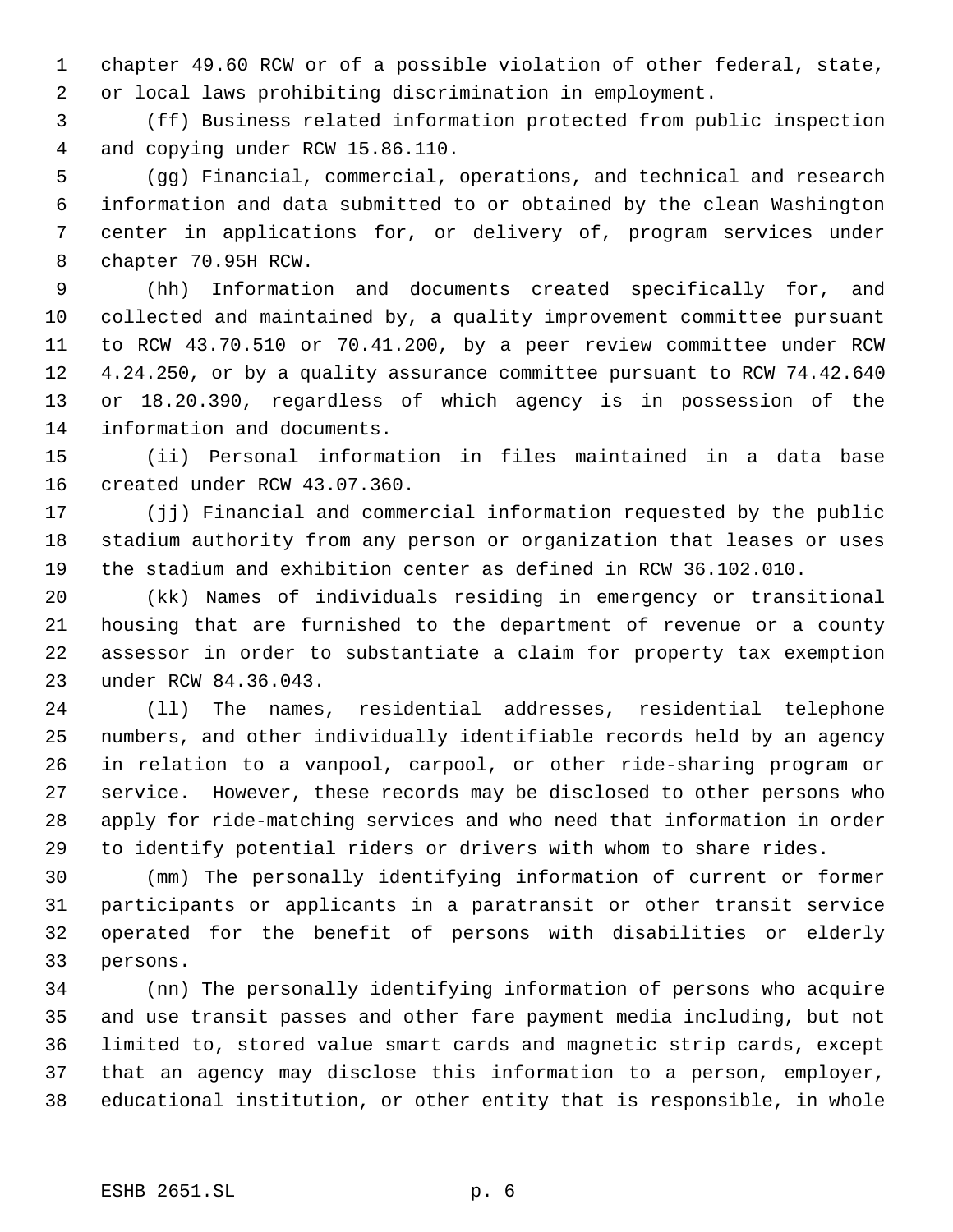or in part, for payment of the cost of acquiring or using a transit pass or other fare payment media, or to the news media when reporting on public transportation or public safety. This information may also be disclosed at the agency's discretion to governmental agencies or groups concerned with public transportation or public safety.

 (oo) Proprietary financial and commercial information that the submitting entity, with review by the department of health, specifically identifies at the time it is submitted and that is provided to or obtained by the department of health in connection with an application for, or the supervision of, an antitrust exemption sought by the submitting entity under RCW 43.72.310. If a request for such information is received, the submitting entity must be notified of the request. Within ten business days of receipt of the notice, the submitting entity shall provide a written statement of the continuing need for confidentiality, which shall be provided to the requester. Upon receipt of such notice, the department of health shall continue to treat information designated under this section as exempt from disclosure. If the requester initiates an action to compel disclosure under this chapter, the submitting entity must be joined as a party to demonstrate the continuing need for confidentiality.

 (pp) Records maintained by the board of industrial insurance appeals that are related to appeals of crime victims' compensation claims filed with the board under RCW 7.68.110.

 (qq) Financial and commercial information supplied by or on behalf of a person, firm, corporation, or entity under chapter 28B.95 RCW relating to the purchase or sale of tuition units and contracts for the purchase of multiple tuition units.

 (rr) Any records of investigative reports prepared by any state, county, municipal, or other law enforcement agency pertaining to sex offenses contained in chapter 9A.44 RCW or sexually violent offenses as defined in RCW 71.09.020, which have been transferred to the Washington association of sheriffs and police chiefs for permanent electronic retention and retrieval pursuant to RCW 40.14.070(2)(b).

 (ss) Credit card numbers, debit card numbers, electronic check numbers, card expiration dates, or bank or other financial account numbers, except when disclosure is expressly required by or governed by other law.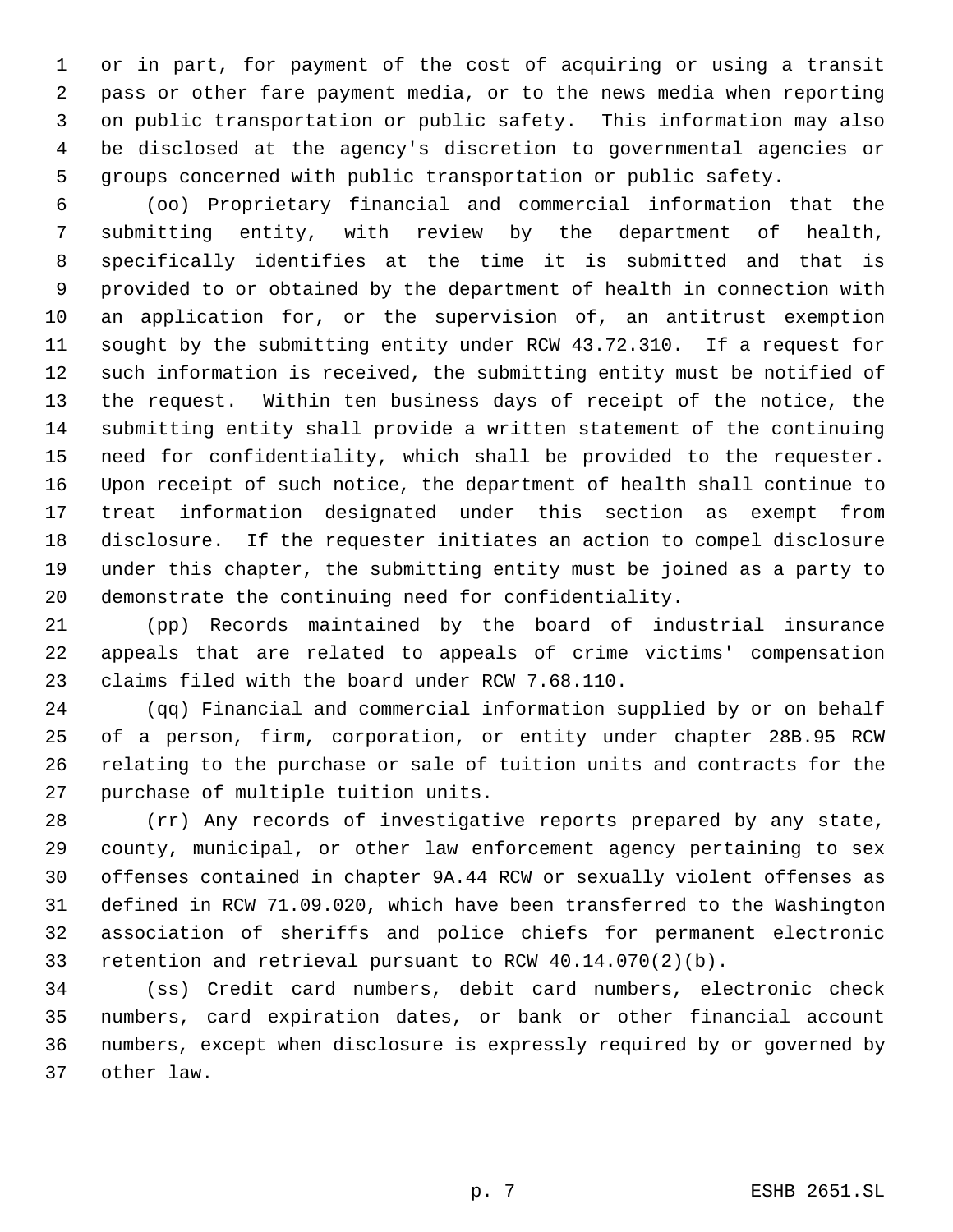(tt) Financial information, including but not limited to account numbers and values, and other identification numbers supplied by or on behalf of a person, firm, corporation, limited liability company, partnership, or other entity related to an application for a horse racing license submitted pursuant to RCW 67.16.260(1)(b), liquor license, gambling license, or lottery retail license.

 (uu) Records maintained by the employment security department and subject to chapter 50.13 RCW if provided to another individual or organization for operational, research, or evaluation purposes.

 (vv) Individually identifiable information received by the work force training and education coordinating board for research or evaluation purposes.

 (ww) Those portions of records assembled, prepared, or maintained to prevent, mitigate, or respond to criminal terrorist acts, which are acts that significantly disrupt the conduct of government or of the general civilian population of the state or the United States and that manifest an extreme indifference to human life, the public disclosure of which would have a substantial likelihood of threatening public safety, consisting of:

 (i) Specific and unique vulnerability assessments or specific and unique response or deployment plans, including compiled underlying data collected in preparation of or essential to the assessments, or to the response or deployment plans; and

 (ii) Records not subject to public disclosure under federal law that are shared by federal or international agencies, and information prepared from national security briefings provided to state or local government officials related to domestic preparedness for acts of terrorism.

 (xx) Commercial fishing catch data from logbooks required to be provided to the department of fish and wildlife under RCW 77.12.047, when the data identifies specific catch location, timing, or methodology and the release of which would result in unfair competitive disadvantage to the commercial fisher providing the catch data. However, this information may be released to government agencies concerned with the management of fish and wildlife resources.

 (yy) Sensitive wildlife data obtained by the department of fish and wildlife. However, sensitive wildlife data may be released to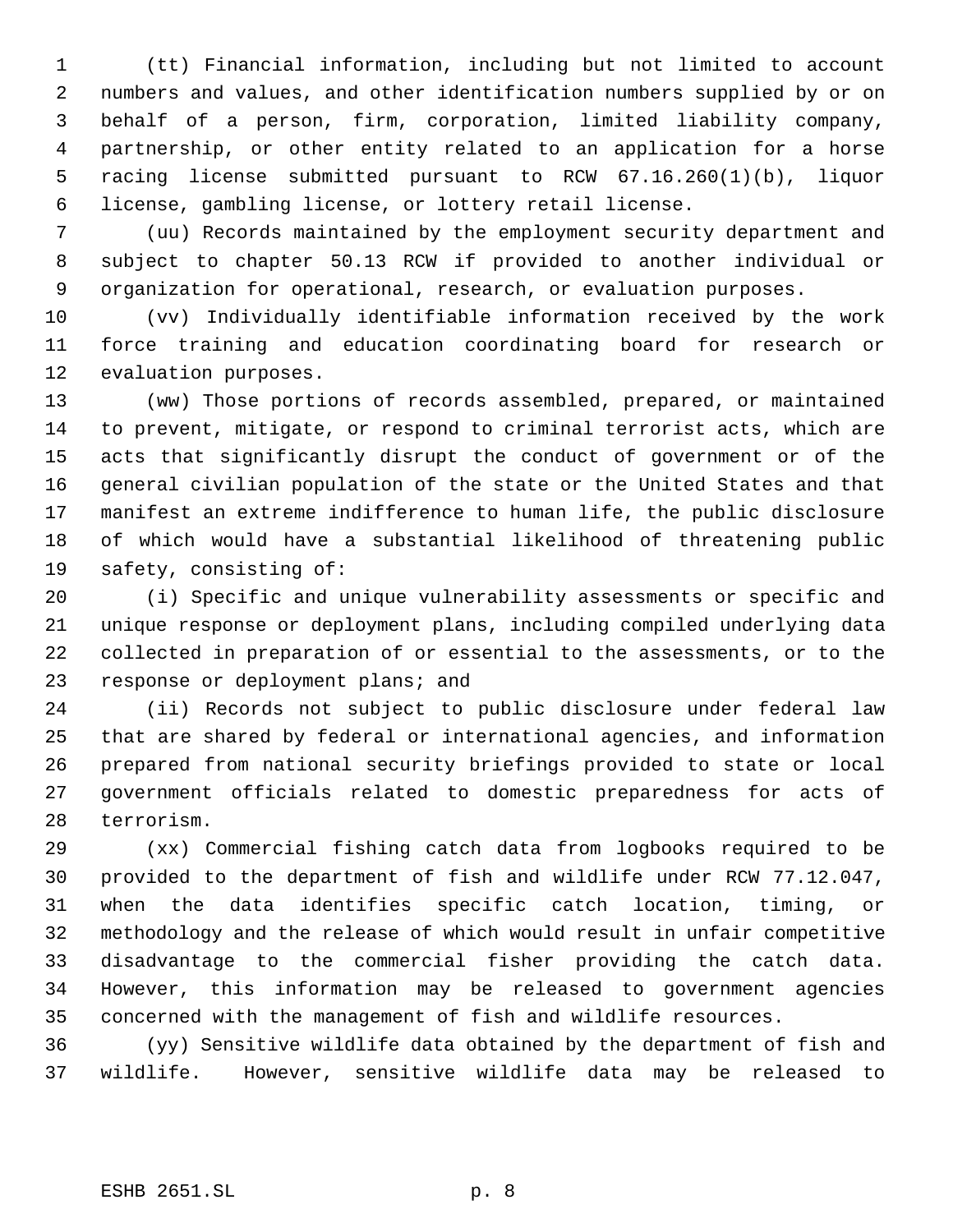government agencies concerned with the management of fish and wildlife resources. Sensitive wildlife data includes:

 (i) The nesting sites or specific locations of endangered species designated under RCW 77.12.020, or threatened or sensitive species classified by rule of the department of fish and wildlife;

 (ii) Radio frequencies used in, or locational data generated by, telemetry studies; or

 (iii) Other location data that could compromise the viability of a specific fish or wildlife population, and where at least one of the following criteria are met:

(A) The species has a known commercial or black market value;

(B) There is a history of malicious take of that species; or

 (C) There is a known demand to visit, take, or disturb, and the species behavior or ecology renders it especially vulnerable or the species has an extremely limited distribution and concentration.

 (zz) The personally identifying information of persons who acquire recreational licenses under RCW 77.32.010 or commercial licenses under chapter 77.65 or 77.70 RCW, except name, address of contact used by the department, and type of license, endorsement, or tag. However, the department of fish and wildlife may disclose personally identifying information to:

 (i) Government agencies concerned with the management of fish and wildlife resources;

 (ii) The department of social and health services, child support division, and to the department of licensing in order to implement RCW 77.32.014 and 46.20.291; and

 (iii) Law enforcement agencies for the purpose of firearm possession enforcement under RCW 9.41.040.

 (aaa)(i) Discharge papers of a veteran of the armed forces of the United States filed at the office of the county auditor before July 1, 2002, that have not been commingled with other recorded documents. These records will be available only to the veteran, the veteran's next of kin, a deceased veteran's properly appointed personal representative or executor, a person holding that veteran's general power of attorney, or to anyone else designated in writing by that veteran to receive the records.

 (ii) Discharge papers of a veteran of the armed forces of the United States filed at the office of the county auditor before July 1,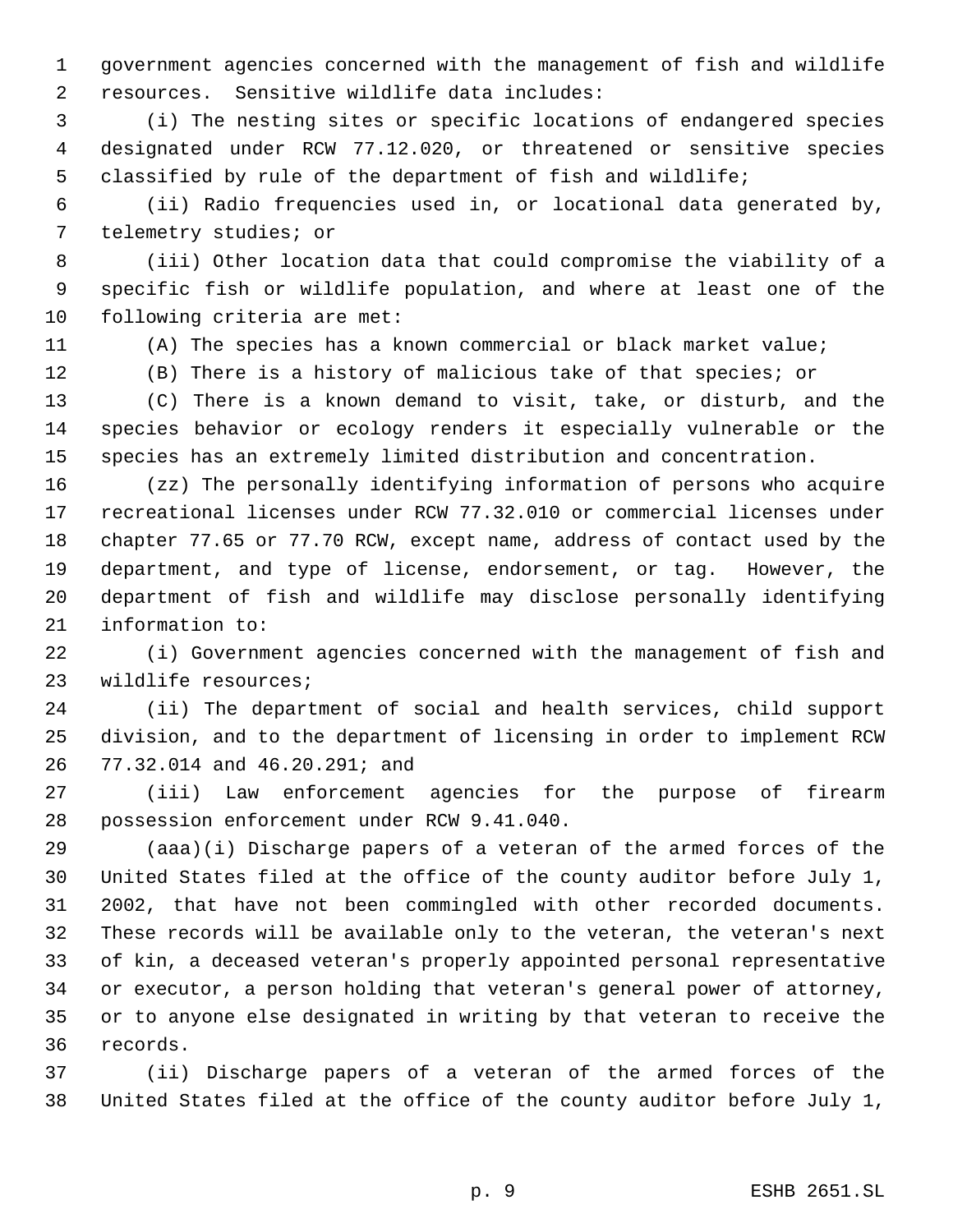2002, that have been commingled with other records, if the veteran has recorded a "request for exemption from public disclosure of discharge papers" with the county auditor. If such a request has been recorded, these records may be released only to the veteran filing the papers, the veteran's next of kin, a deceased veteran's properly appointed personal representative or executor, a person holding the veteran's general power of attorney, or anyone else designated in writing by the veteran to receive the records.

 (iii) Discharge papers of a veteran filed at the office of the county auditor after June 30, 2002, are not public records, but will be available only to the veteran, the veteran's next of kin, a deceased veteran's properly appointed personal representative or executor, a person holding the veteran's general power of attorney, or anyone else designated in writing by the veteran to receive the records.

 (iv) For the purposes of this subsection (1)(aaa), next of kin of deceased veterans have the same rights to full access to the record. Next of kin are the veteran's widow or widower who has not remarried, son, daughter, father, mother, brother, and sister.

 (bbb) Those portions of records containing specific and unique vulnerability assessments or specific and unique emergency and escape response plans at a city, county, or state adult or juvenile correctional facility, the public disclosure of which would have a substantial likelihood of threatening the security of a city, county, or state adult or juvenile correctional facility or any individual's safety.

 (ccc) Information compiled by school districts or schools in the development of their comprehensive safe school plans pursuant to RCW 28A.320.125, to the extent that they identify specific vulnerabilities of school districts and each individual school.

 (ddd) Information regarding the infrastructure and security of computer and telecommunications networks, consisting of security passwords, security access codes and programs, access codes for secure software applications, security and service recovery plans, security risk assessments, and security test results to the extent that they identify specific system vulnerabilities.

 (eee) Information obtained and exempted or withheld from public inspection by the health care authority under RCW 41.05.026, whether retained by the authority, transferred to another state purchased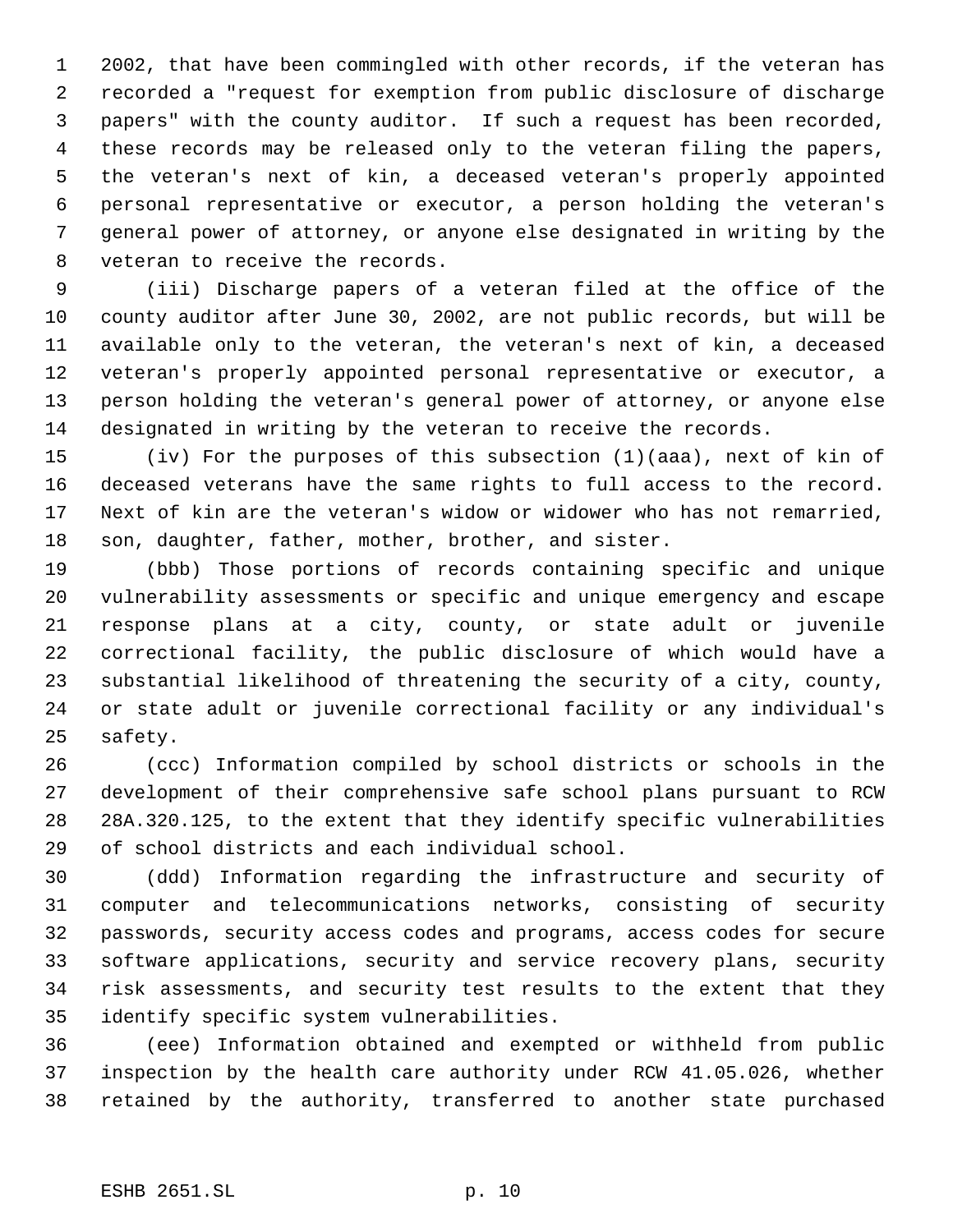health care program by the authority, or transferred by the authority to a technical review committee created to facilitate the development, acquisition, or implementation of state purchased health care under chapter 41.05 RCW.

 (fff) Proprietary data, trade secrets, or other information that relates to: (i) A vendor's unique methods of conducting business; (ii) data unique to the product or services of the vendor; or (iii) determining prices or rates to be charged for services, submitted by any vendor to the department of social and health services for purposes of the development, acquisition, or implementation of state purchased health care as defined in RCW 41.05.011.

 (ggg) The personally identifying information of persons who acquire and use transponders or other technology to facilitate payment of tolls. This information may be disclosed in aggregate form as long as the data does not contain any personally identifying information. For these purposes aggregate data may include the census tract of the account holder as long as any individual personally identifying information is not released. Personally identifying information may be released to law enforcement agencies only for toll enforcement purposes. Personally identifying information may be released to law enforcement agencies for other purposes only if the request is accompanied by a court order.

 (hhh) Financial, commercial, operations, and technical and research information and data submitted to or obtained by the life sciences discovery fund authority in applications for, or delivery of, grants under chapter 43.350 RCW, to the extent that such information, if revealed, would reasonably be expected to result in private loss to the providers of this information.

 (iii) Records of mediation communications that are privileged under chapter 7.07 RCW.

 (jjj) Information submitted by an individual or business for the purpose of participating in a state or national animal identification system. Disclosure to local, state, and federal officials is not public disclosure. This exemption does not affect the disclosure of information used in reportable animal health investigations under chapter 16.36 RCW once they are complete.

(kkk) Results of testing for animal diseases not required to be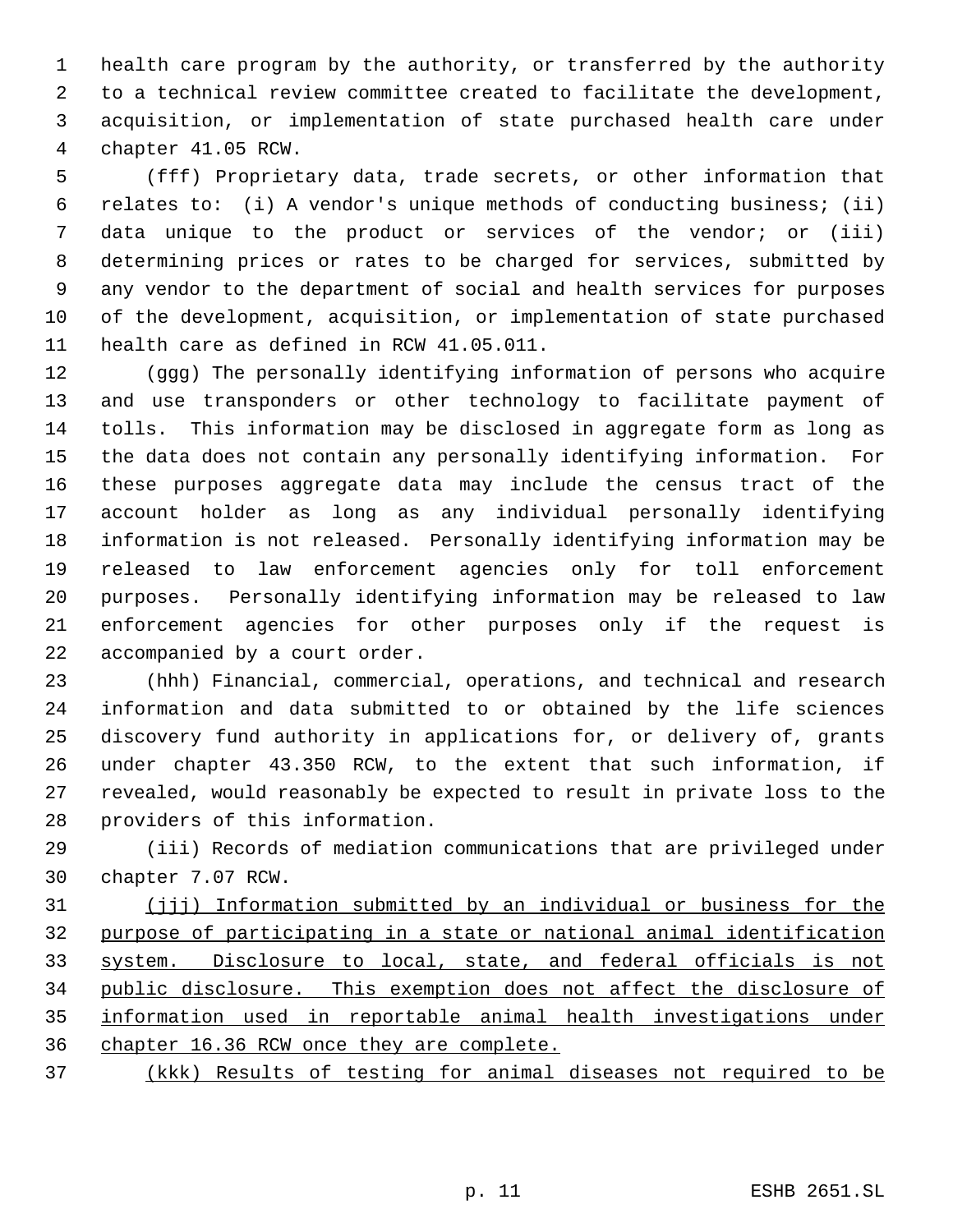1 reported under chapter 16.36 RCW that is done at the request of the animal owner or his or her designee that can be identified to a particular business or individual.

 (2) Except for information described in subsection (1)(c)(i) of this section and confidential income data exempted from public inspection pursuant to RCW 84.40.020, the exemptions of this section are inapplicable to the extent that information, the disclosure of which would violate personal privacy or vital governmental interests, can be deleted from the specific records sought. No exemption may be construed to permit the nondisclosure of statistical information not descriptive of any readily identifiable person or persons.

 (3) Inspection or copying of any specific records exempt under the provisions of this section may be permitted if the superior court in the county in which the record is maintained finds, after a hearing with notice thereof to every person in interest and the agency, that the exemption of such records is clearly unnecessary to protect any individual's right of privacy or any vital governmental function.

 (4) Agency responses refusing, in whole or in part, inspection of any public record shall include a statement of the specific exemption authorizing the withholding of the record (or part) and a brief explanation of how the exemption applies to the record withheld.

 **Sec. 3.** RCW 42.56.380 and 2005 c 274 s 418 are each amended to read as follows:

 The following information relating to agriculture and livestock is exempt from disclosure under this chapter:

(1) Business-related information under RCW 15.86.110;

(2) Information provided under RCW 15.54.362;

 (3) Production or sales records required to determine assessment levels and actual assessment payments to commodity boards and commissions formed under chapters 15.24, 15.26, 15.28, 15.44, 15.65, 15.66, 15.74, 15.88, 15.100, and 16.67 RCW or required by the department of agriculture to administer these chapters or the department's programs;

 (4) Consignment information contained on phytosanitary certificates issued by the department of agriculture under chapters 15.13, 15.49, and 15.17 RCW or federal phytosanitary certificates issued under 7 C.F.R. 353 through cooperative agreements with the animal and plant